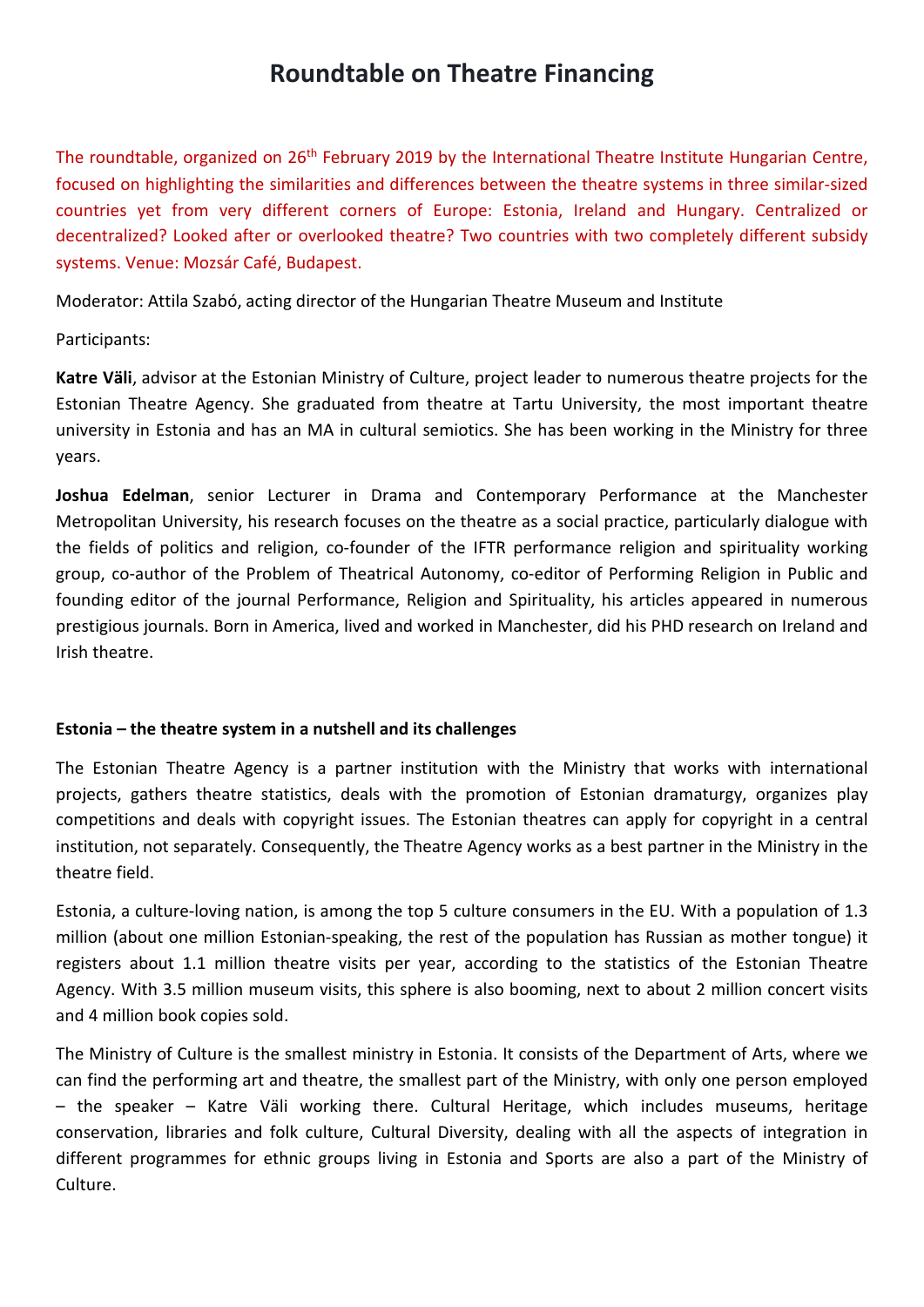Theatre is one of the best funded fields of art next to the music sector and receives about 15% of the budget of the whole Ministry. That is due to the fact that Estonia has a lot of state-supported big theatre houses and they pay for the wages of all the cultural workers, and it has been the aim of Ministry to raise the minimum wages of all these workers in the field. Salaries have been risen 4 years ago from an average of 700 euros to 1300 euros, which is a very substantial raise. The cultural minister has a social democratic background, so it was ranked highly among their policies. Estonia was facing new elections in March 2019. In the country there is also a very strong rise of the conservative party with very different understanding of the cultural system in Estonia.

Estonia has one public institution, the National Opera, which is funded by the government directly, so it is working in a completely different system, similar to the National Public Broadcasting and a handful of other state institutions. The Network of seven 'Fundations', which are state-funded institutions, 3 in the capital, 4 outside Tallinn, 1 is for Russian speaking theatre, 1 for the children, one is a big drama theatre, and – in the second largest town, Tartu – there is also a three-genre theatre besides the National Opera which also programmes operettas and ballet shows. So, the network coverage is very good in terms of regional accessibility that is an important notion in Estonia.

Tallinn has 400 thousand inhabitants, Tartu 100 thousand, the other towns are at about 30 thousand and even less, so to have seven venues is both a challenge for the theatre and the state supporting system. There are only 2 municipal theatres, one in Tallinn, the capital, and one on the largest island, on the island Saaremaa, to give an opportunity of the people living on the island to also have access to theatre. And Estonia also has a booming field of different private institutions, repertoire theatres, touring companies, or cultural centres, which only accept different performances there. Some of them are internationally very active, some of them focus on children's theatre. What Estonia doesn't really have is circus, which is a very small sector with no proper facility. They have some professionals trained in Finland and a few children's acrobatic schools.

# **Priorities and principles**

Firstly, aiming for various target groups is important, the foundations' in different towns try to have at least one youth performance on their repertory, one classical performance, something for a more alternative taste and one for the older generation also. They have about 10 performances per year, one performance for each target group. Regional accessibility is another priority. Estonia also has a specific programme called "Theatre to the countryside", due to support smaller private companies, so that they would even go to the even smaller places to give performances.

Also, it has a subsection, called "Children to the theatre", giving support to schools who want to organize trips e.g. to the capital to visit some performances or children's theatres go to a school, or smaller places. Internationalisation is important. They have a specific program for supporting international theatre festivals in Estonia, to enhance cooperation with other countries. The Estonian dramaturgy is also a priority but a difficult field to promote, Estonia is not well-known in dramaturgy, they have nothing to put against to English or Swedish dramaturgy, which are very popular, but they try to achieve to have Estonian plays staged at least in Estonia. They organize play competitions and educate their playwrights.

When the Ministry gathers for deciding on the founding, they use several criteria. They look at the *artistic level*, which is a very difficult subject to measure. There are people from the Ministry and also experts. Of course, there is always a heated debate about the results. The committee also considers the *regional coverage*, how much the theatre goes outside their house, how *influential* they are in the theatre field,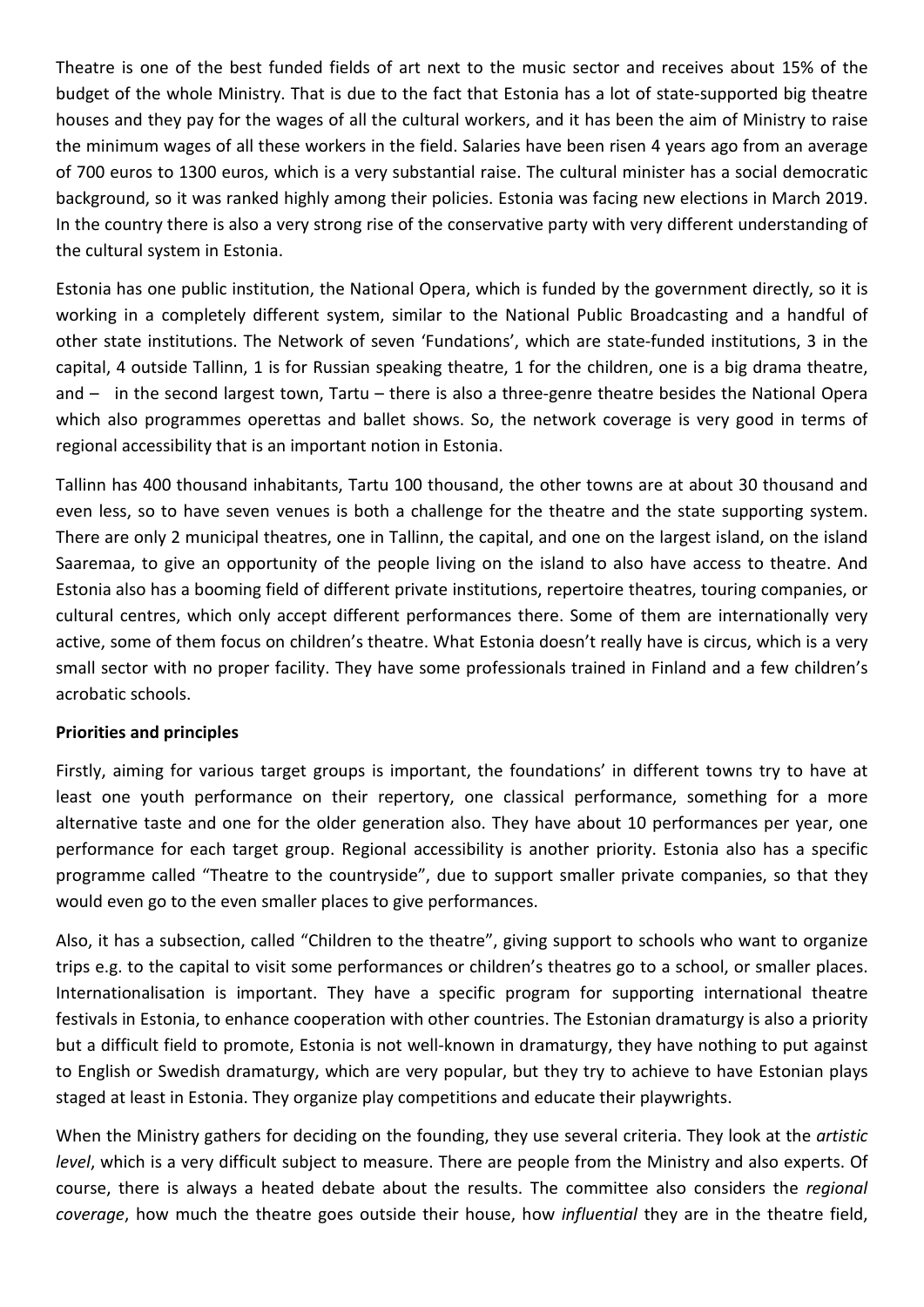how *realistic* their budget plans are, and whether they do any additional programmes (youth programmes, educational programmes, cooperation with other theatres).

## **The Financing System**

A base support is given by the ministry each year based on theatres' repertory plans, budget pans and estimated audience numbers, together with a development plan detailing the institution's aims. Subsidy terms are renewed every four years.

Additionally there is also a Cultural Endowment, which works similarly to an arts council in most of the countries. This body gives out subsidies 4 times a year, a specific sector of which is responsible for theatre, with a budget of about 1.8 million euros a year. Their main aim is to support separate theatre projects, project-based performances, actors' self-education abroad and some other educational programmes. In Estonia the system is very balanced, you can get base support from the government, and if you are a "lonely doer" you can still have the chance to get a fund. What is specific in Estonia is that the local government, the municipalities don't really give much funds, so it is a very state-based financing for the theatre sector.

Municipalities do support smaller events or amateur projects which take place in their region, but it isn't really a very specific supporting system. Another small programme which comes from the gambling tax money (also the cultural endowment money comes from the alcohol and gambling taxes, so all culture is based on the bad habits of some people). This supports very regional events for small children or youth. Also, EU funds and other coproduction options can be available. In the base foundations, they give full support for all their maintenance costs and all the wages, which means about 1300 workers that are state workers in this sense. This includes both the ballet group and orchestras.

## **Problems and numbers**

The Estonian theatre system is very state-centred, as opposed to places where municipalities subsidise the theatres. The municipalities mostly support their amateur groups and school theatre and cultural houses.

Not every theatre gives the statistics for their theatre as not all get the subsidy, but for the subsidized theatre institutions it is compulsory to give statistics. According to these numbers, there has been a huge growth in the number of performances and premieres (204 a year), the theatre visits (1.2 million in 2017/from 1 million in 2011), the average ticket cost is 11 euros (without taxes), you can get an opera ticket mostly for 40 euros, the average ticket would be 16-17 euros. The whole ticket revenue per year is about 11 million.

2017 was a very specific year because Estonia had huge investments in 4 of the state theatres. Besides the statistics, they do an additional survey to get information about their audience, a state-wide cultural consumption survey, where people are called and asked different questions, e.g. how often do they go to theatre, cinema, why and how accessible all that is. They also conduct different research projects in the creative management field, because most of the private theatre makers can be seen as part of that sector and the state monitors how they are and how much revenue they get. They also have from recent years one survey about the age of the audience and who makes up this 1 million theatre visits, but that survey is not so regular. From the more specific questionnaire, there was one question on the reason of going to theatre with the frequent answer: "somebody asked me along".

Statistics available at statistika.teater.ee.

## **Changes to the legislation**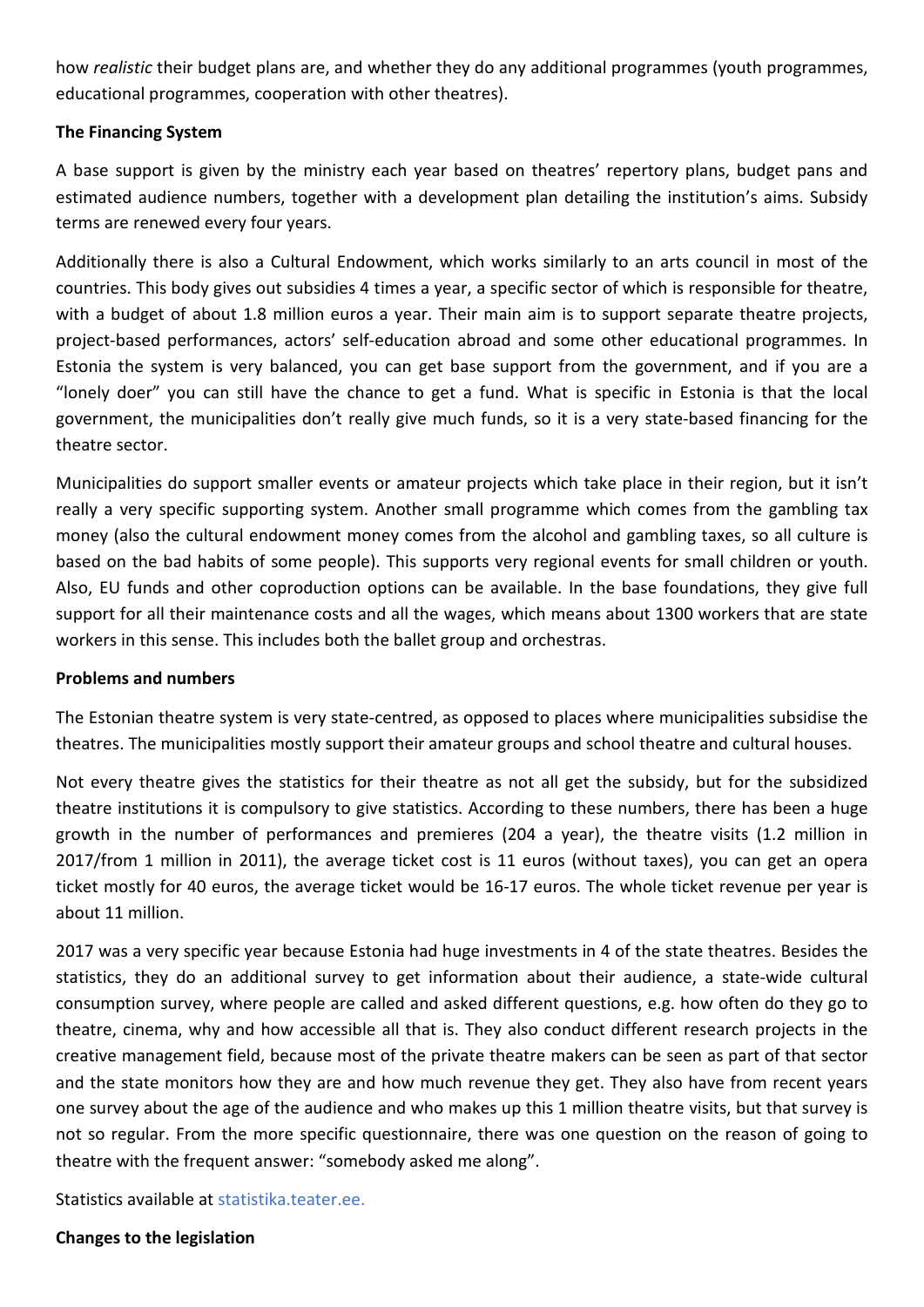In Estonia there is a specific law regulating the sector, called Performing Arts Institutions Act, as opposed to music and film, which do not. Some of the theatre people strongly believe that that's why theatre is so well funded. Some questions are being changed constantly, the most difficult questions are the problems with having equality between the private sector and the foundations, which are already set, and they get a larger sum.

It is harder and harder to say what is the definition of a performing arts institution (opera, one-man show, it should all fit). Working relations are difficult to define as well (who is a theatre worker, how wide and flexible this can be), also on the committee who decides on the budget and how long-term should budget periods be, the field would like them to be longer. Also, setting the connection between the Ministry of Culture Budget and the Cultural Endowment in order to omit double financing. And, how to be flexible in a very changing field. Also, the endless problem, that money is never enough.

# **Ireland and theatre financing through the years**

Ireland is a small country, half of the population of Hungary, with a tension of Dublin, as the centre and capital of Ireland and the rest of the country. Its cultural expenses cover 0,2% of the GDP. As a comparison, this is 1,0% in Estonia and 0,8% in Hungary. Ireland is considered a cultural mecca of Europe, still it is very meagrely founded, the Irish artists often go abroad and become famous outside the country, Ireland having culture at their top of the export list.

There is a state body dealing with the fund, the Art's Council Support State body, it is set up by law, though it does have some legal autonomy (the minister cannot tell them what to do). The council founds all Irish theatre except of amateur work and the very-very few commercial companies that exist. In the last decades all theatre in the country used to depend on Arts Council for support, even those few that could manage to get say 30 % of their income from the box office. As the amount of money they give out is very low, the subsidized work is being highly contested. In the last decade, since the financial clash, quite a few companies have been basically shut down by the council by having their funding withdrawn. There has been a severe dip after the economic crash in 2008, of which the country, frankly, still hasn't recovered from. As early as 1996 the whole arts council founding was less than 30 million euros a year.

In the 'bad old years' – the 1980's – arts founding was completely disorganized. Artists often went into the office of a rich man, telling a sad story, asking for some money and getting some pulled out of a drawer. The 1990's neoliberal policy aimed to change the situations and Ireland started booming, had welleducated people, low taxes, so from the poorest country it became one of the richest countries in Europe. Culture did have a role in that, especially as a munition for foreign policy. A formal plan was made, with maps, productions, companies, but the plan was not made real.

However, later, theatre companies started to receive a grant with applications, renewed them, regularly founded applications, renewed them every 3 years, but there was never enough money, especially for the non-Dublin companies, and the founding was often based on personal connections.

## **No criteria**

When it comes to founding and the question of excellence, there was no clear criteria, just a model, that is not so meaningful and hard to understand, with the subsidies having no real reasoning in the sense of artistic level. There were some vague terms like excellence, for instance, but these criteria were simply not clear. The opacity of the criteria seemed to serve everybody's interest. The sector was weary to ask for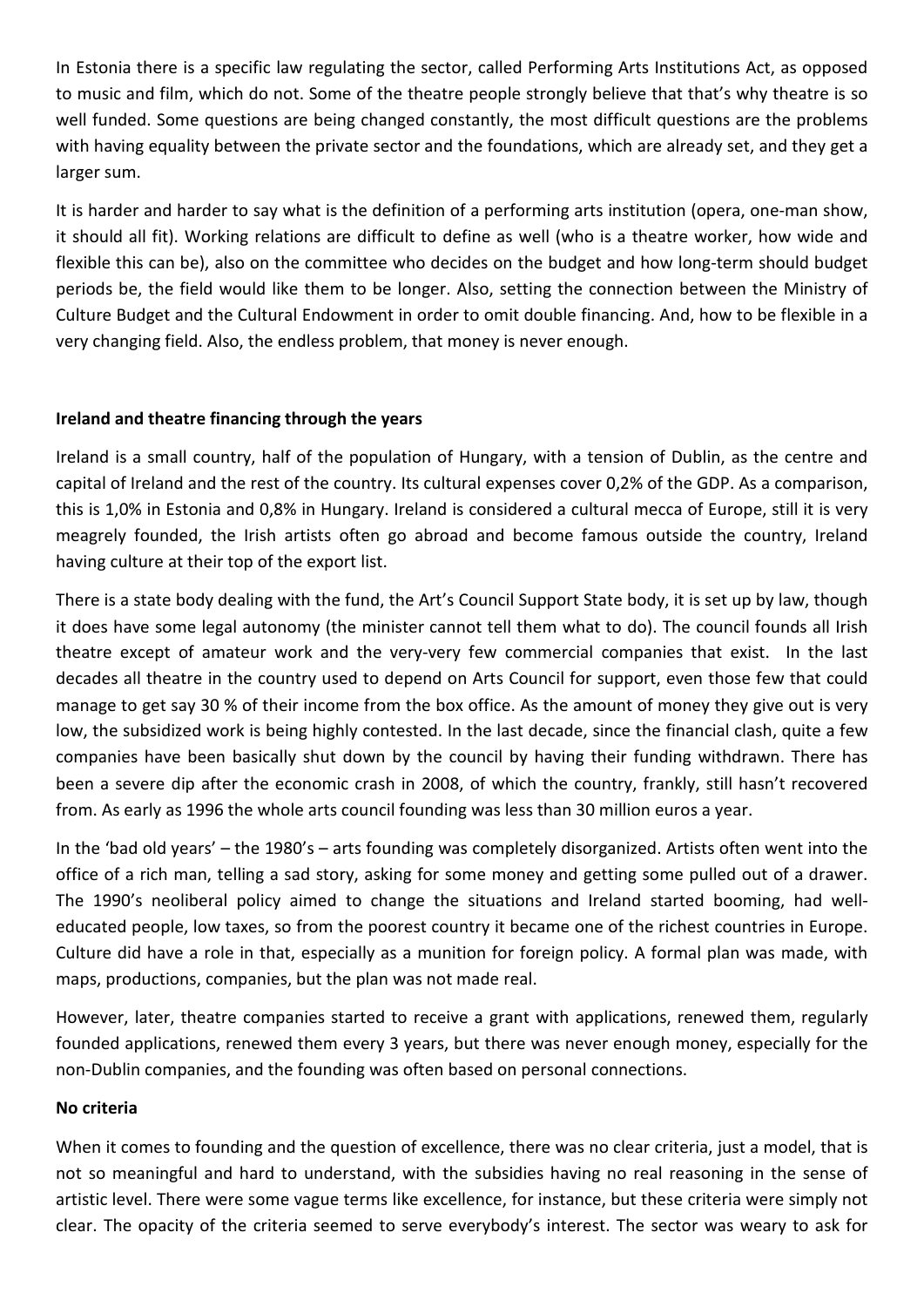transparency because of the fear that the criteria could be imposed on them by the Arts Council, which they would then have to follow. The funding system was based on relationships and established norms, and that was able to persist under the veneer of a neo-liberal language that the state was learning through its dealings with the EU and the multinationals.

## **The theatre system in Ireland**

The Irish system is particular in the sense that theatre companies are all private, not run by the state, even the state theatre companies, only 4 have their own buildings, all actors are hired on project basis, of course some have their favourites, only the artistic director is hired, one associate and a part-time administrator. If a company lose their grant, they simply go bankrupt, as all the big companies have no means of transitioning from one leader to the next, though there are official boards, usually incorporate bodies, the 4-5 big companies, the national theatre has a bit more structure but those are the exceptions.

There is a separation between theatre companies and their venues, as those venues are usually publicly owned, often founded by a town or country or local authority, sometimes with some support from the local government, while the venues have a larger numbers of staff, technicians, programmers and they would host a variety of works, stand-up comedy, pop music, folk music, etc. In recent years some have their own production but the more common is that the theatre company finds a venue to host their production. However, you can get support from the venue, free rehearsal space, technical help, office resources, marketing, etc. As the venues become more important there is a decentralisation of arts culture in Ireland, there are venues and networks of venues working together even in less populated areas supporter by the government, businesses or local donners, they can facilitate work, even if the Arts Council doesn't want it to happen.

## **Replacing state founding**

New partnerships start to emerge especially as the Arts Council started to drop. With tourist projects, educational projects, social welfare agencies, schools, international co-producers and international festivals, starting to fill that gap that the Arts Council is leaving behind. It is now easier to escape the pull of the Council and it will be even easier in the future. Sociologically speaking the problem with theatre is that it is so very social, it involves a lot of people and those people need to get paid. Consequently, theatre has a very hard time in serving pure artistic aims, it is always bound up in social relationships, politics, economics and other cultural-social patterns.

The solution sometimes is for not getting founds is that people don't get paid, funny, but it is sadly what often happens in Ireland. So companies and arts groups hustle. There is a great tradition of this hustle in the Irish arts, not only theatre. This wider, improvised network of support – family, friends, corporate businesses, little loopholes in the law – probably support the arts far more than the actual arts council. Some actors claimed to be unemployed collect social welfare as being more generous than getting an actor's salary.

One of the other things is making the money from television voiceovers and film work, so they can do the work they love for peanuts. Some companies tailor their programming to serve the educational community development needs, in order to access different streams of funding: for instance there is a company that specifically works on the border with Northern Ireland for peace building work. Or Ireland's only Shakespeare company only does works that are on the national curriculum, to guarantee themselves five full houses a week of school kids. Site specific companies would work with heritage sites to bring tourists